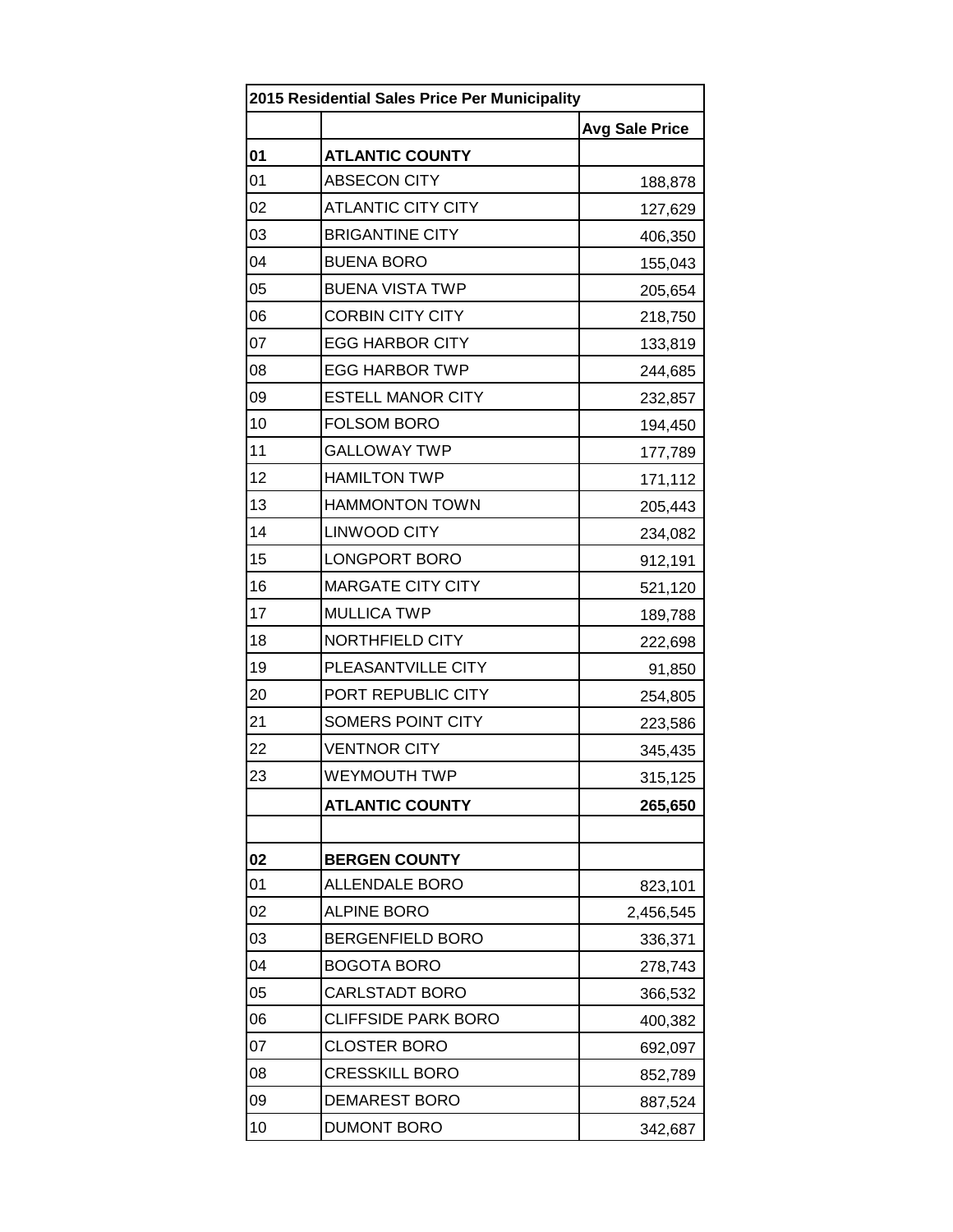| 2015 Residential Sales Price Per Municipality |                             |                       |
|-----------------------------------------------|-----------------------------|-----------------------|
|                                               |                             | <b>Avg Sale Price</b> |
| 11                                            | <b>ELMWOOD PARK BORO</b>    | 328,087               |
| 12                                            | <b>E RUTHERFORD BORO</b>    | 301,127               |
| 13                                            | <b>EDGEWATER BORO</b>       | 579,776               |
| 14                                            | <b>EMERSON BORO</b>         | 469,311               |
| 15                                            | <b>ENGLEWOOD CITY</b>       | 489,086               |
| 16                                            | ENGLEWOOD CLIFFS BORO       | 1,343,381             |
| 17                                            | <b>FAIRLAWN BORO</b>        | 371,741               |
| 18                                            | <b>FAIRVIEW BORO</b>        | 377,726               |
| 19                                            | FORT LEE BORO               | 552,840               |
| 20                                            | <b>FRANKLIN LAKES BORO</b>  | 1,120,670             |
| 21                                            | <b>GARFIELD CITY</b>        | 304,775               |
| 22                                            | <b>GLEN ROCK BORO</b>       | 596,504               |
| 23                                            | <b>HACKENSACK CITY</b>      | 238,266               |
| 24                                            | <b>HARRINGTON PARK BORO</b> | 578,340               |
| 25                                            | <b>HASBROUCK HGHTS BORO</b> | 405,672               |
| 26                                            | <b>HAWORTH BORO</b>         | 728,091               |
| 27                                            | <b>HILLSDALE BORO</b>       | 510,223               |
| 28                                            | <b>HOHOKUS BORO</b>         | 900,397               |
| 29                                            | <b>LEONIA BORO</b>          | 502,285               |
| 30                                            | <b>LITTLE FERRY BORO</b>    | 258,691               |
| 31                                            | <b>LODI BORO</b>            | 312,279               |
| 32                                            | <b>LYNDHURST TWP</b>        | 320,651               |
| 33                                            | <b>MAHWAH TWP</b>           | 515,023               |
| 34                                            | MAYWOOD BORO                | 364,746               |
| 35                                            | <b>MIDLAND PARK BORO</b>    | 502,072               |
| 36                                            | MONTVALE BORO               | 572,219               |
| 37                                            | MOONACHIE BORO              | 289,269               |
| 38                                            | <b>NEW MILFORD BORO</b>     | 357,390               |
| 39                                            | NORTH ARLINGTON BORO        | 335,041               |
| 40                                            | NORTHVALE BORO              | 449,084               |
| 41                                            | NORWOOD BORO                | 604,208               |
| 42                                            | <b>OAKLAND BORO</b>         | 480,331               |
| 43                                            | <b>OLD TAPPAN BORO</b>      | 855,365               |
| 44                                            | <b>ORADELL BORO</b>         | 618,093               |
| 45                                            | PALISADES PARK BORO         | 507,145               |
| 46                                            | PARAMUS BORO                | 630,729               |
| 47                                            | PARK RIDGE BORO             | 516,419               |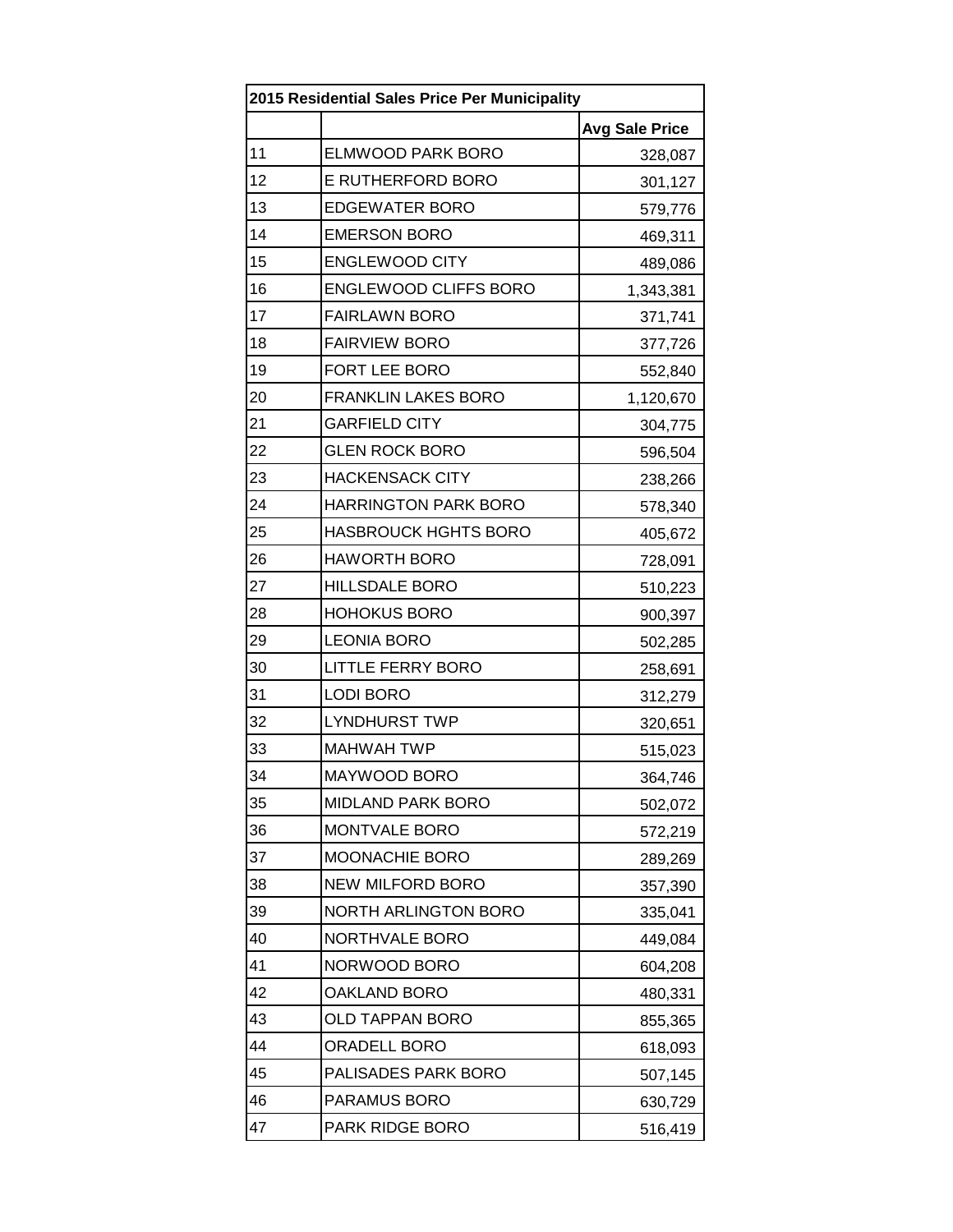| 2015 Residential Sales Price Per Municipality |                            |                       |
|-----------------------------------------------|----------------------------|-----------------------|
|                                               |                            | <b>Avg Sale Price</b> |
| 48                                            | <b>RAMSEY BORO</b>         | 500,955               |
| 49                                            | RIDGEFIELD BORO            | 423,217               |
| 50                                            | RIDGEFIELD PARK VILLAGE    | 283,193               |
| 51                                            | RIDGEWOOD VILLAGE          | 881,420               |
| 52                                            | RIVEREDGE BORO             | 473,856               |
| 53                                            | <b>RIVERVALE TWP</b>       | 566,696               |
| 54                                            | ROCHELLE PARK TWP          | 320,850               |
| 55                                            | <b>ROCKLEIGH BORO</b>      | 1,587,600             |
| 56                                            | RUTHERFORD BORO            | 416,983               |
| 57                                            | <b>SADDLE BROOK TWP</b>    | 322,108               |
| 58                                            | SADDLE RIVER BORO          | 2,040,561             |
| 59                                            | SO HACKENSACK TWP          | 345,005               |
| 60                                            | <b>TEANECK TWP</b>         | 395,674               |
| 61                                            | <b>TENAFLY BORO</b>        | 877,652               |
| 62                                            | <b>TETERBORO BORO</b>      | O                     |
| 63                                            | UPPER SADDLE RIV BORO      | 920,020               |
| 64                                            | <b>WALDWICK BORO</b>       | 420,034               |
| 65                                            | <b>WALLINGTON BORO</b>     | 330,800               |
| 66                                            | <b>WASHINGTON TWP</b>      | 477,284               |
| 67                                            | WESTWOOD BORO              | 428,379               |
| 68                                            | <b>WOODCLIFF LAKE BORO</b> | 740,736               |
| 69                                            | WOOD RIDGE BORO            | 347,875               |
| 70                                            | <b>WYCKOFF TWP</b>         | 749,772               |
|                                               | <b>BERGEN COUNTY</b>       | 531,621               |
|                                               |                            |                       |
| 03                                            | <b>BURLINGTON COUNTY</b>   |                       |
| 01                                            | <b>BASS RIVER TWP</b>      | 260,067               |
| 02                                            | <b>BEVERLY CITY</b>        | 138,585               |
| 03                                            | <b>BORDENTOWN CITY</b>     | 205,992               |
| 04                                            | <b>BORDENTOWN TWP</b>      | 275,429               |
| 05                                            | <b>BURLINGTON CITY</b>     | 151,675               |
| 06                                            | <b>BURLINGTON TWP</b>      | 237,754               |
| 07                                            | <b>CHESTERFIELD TWP</b>    | 372,908               |
| 08                                            | <b>CINNAMINSON TWP</b>     | 249,381               |
| 09                                            | <b>DELANCO TWP</b>         | 195,501               |
| 10                                            | <b>DELRAN TWP</b>          | 240,007               |
| 11                                            | <b>EASTAMPTON TWP</b>      | 237,245               |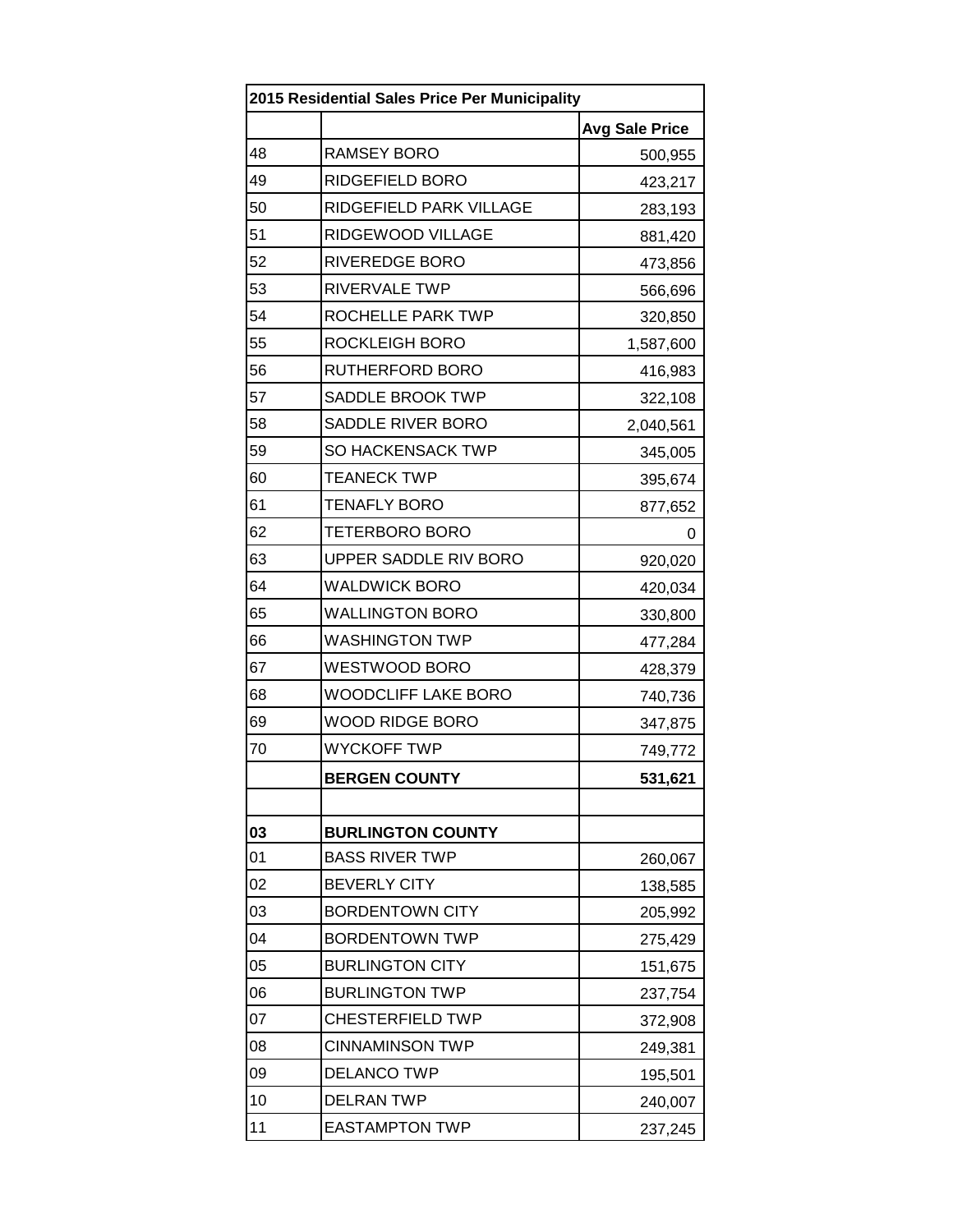| 2015 Residential Sales Price Per Municipality |                           |                       |
|-----------------------------------------------|---------------------------|-----------------------|
|                                               |                           | <b>Avg Sale Price</b> |
| 12                                            | <b>EDGEWATER PARK TWP</b> | 144,510               |
| 13                                            | <b>EVESHAM TWP</b>        | 271,511               |
| 14                                            | <b>FIELDSBORO BORO</b>    | 130,000               |
| 15                                            | <b>FLORENCE TWP</b>       | 243,869               |
| 16                                            | <b>HAINESPORT TWP</b>     | 325,979               |
| 17                                            | <b>LUMBERTON TWP</b>      | 263,452               |
| 18                                            | <b>MANSFIELD TWP</b>      | 270,635               |
| 19                                            | <b>MAPLE SHADE TWP</b>    | 156,226               |
| 20                                            | <b>MEDFORD TWP</b>        | 364,181               |
| 21                                            | <b>MEDFORD LAKES BORO</b> | 291,362               |
| 22                                            | <b>MOORESTOWN TWP</b>     | 547,511               |
| 23                                            | MT HOLLY TWP              | 161,813               |
| 24                                            | MT LAUREL TWP             | 247,100               |
| 25                                            | <b>NEW HANOVER TWP</b>    | 303,071               |
| 26                                            | NO HANOVER TWP            | 336,760               |
| 27                                            | PALMYRA BORO              | 161,397               |
| 28                                            | PEMBERTON BORO            | 211,795               |
| 29                                            | PEMBERTON TWP             | 169,857               |
| 30                                            | <b>RIVERSIDE TWP</b>      | 118,759               |
| 31                                            | <b>RIVERTON BORO</b>      | 292,759               |
| 32                                            | <b>SHAMONG TWP</b>        | 331,487               |
| 33                                            | SOUTHAMPTON TWP           | 194,253               |
| 34                                            | <b>SPRINGFIELD TWP</b>    | 319,561               |
| 35                                            | <b>TABERNACLE TWP</b>     | 313,074               |
| 36                                            | <b>WASHINGTON TWP</b>     | 253,100               |
| 37                                            | <b>WESTAMPTON TWP</b>     | 241,220               |
| 38                                            | <b>WILLINGBORO TWP</b>    | 152,349               |
| 39                                            | <b>WOODLAND TWP</b>       | 220,409               |
| 40                                            | <b>WRIGHTSTOWN BORO</b>   | 120,000               |
|                                               | <b>BURLINGTON COUNTY</b>  | 263,111               |
|                                               |                           |                       |
| 04                                            | <b>CAMDEN COUNTY</b>      |                       |
| 01                                            | <b>AUDUBON BORO</b>       | 210,370               |
| 02                                            | <b>AUDUBON PARK BORO</b>  | 0                     |
| 03                                            | <b>BARRINGTON BORO</b>    | 207,677               |
| 04                                            | <b>BELLMAWR BORO</b>      | 155,230               |
| 05                                            | <b>BERLIN BORO</b>        | 227,983               |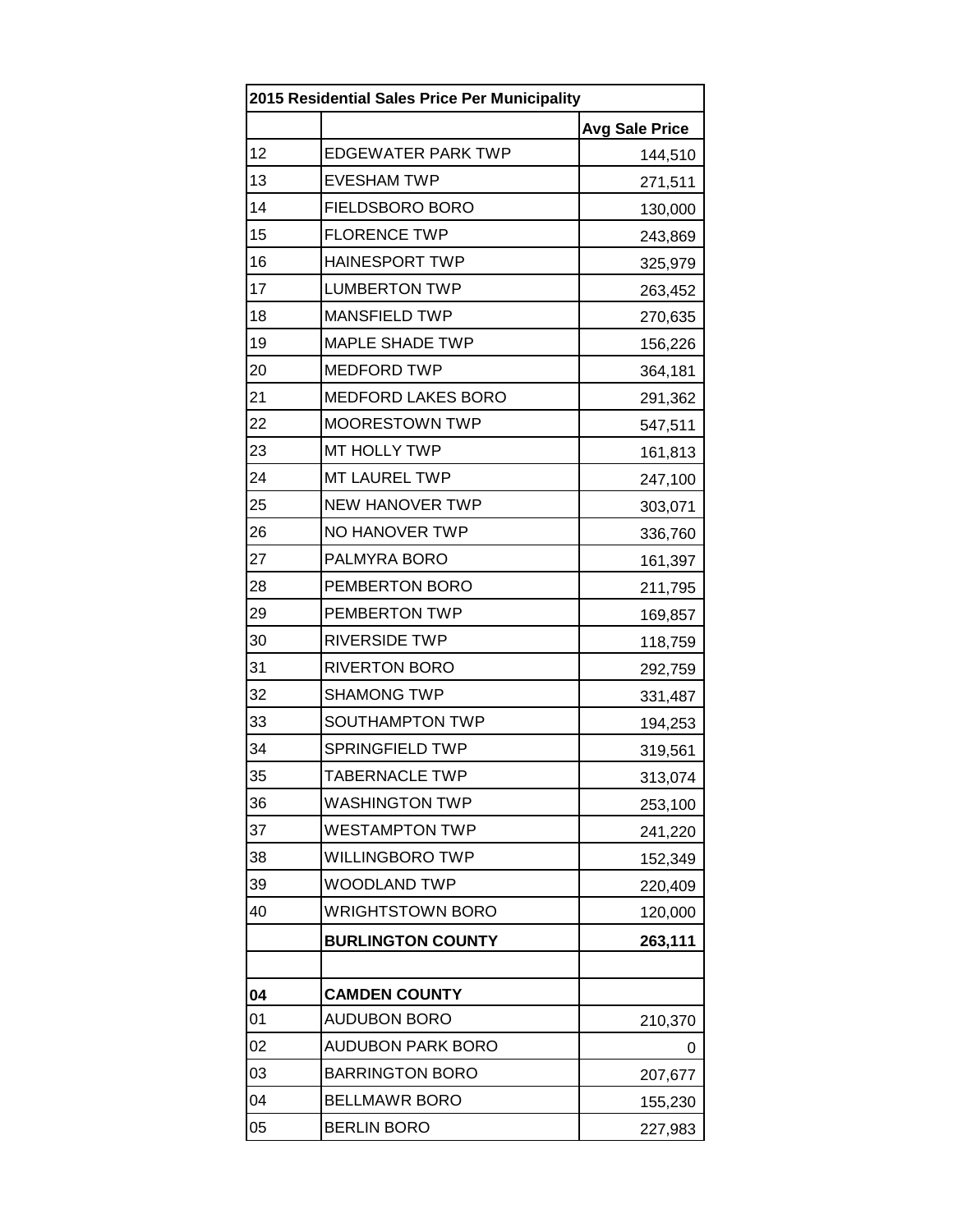| 2015 Residential Sales Price Per Municipality |                            |                       |
|-----------------------------------------------|----------------------------|-----------------------|
|                                               |                            | <b>Avg Sale Price</b> |
| 06                                            | <b>BERLIN TWP</b>          | 158,429               |
| 07                                            | <b>BROOKLAWN BORO</b>      | 104,143               |
| 08                                            | <b>CAMDEN CITY</b>         | 61,748                |
| 09                                            | CHERRY HILL TWNSHP         | 233,777               |
| 10                                            | <b>CHESILHURST BORO</b>    | 142,750               |
| 11                                            | <b>CLEMENTON BORO</b>      | 131,900               |
| 12                                            | COLLINGSWOOD BORO          | 236,707               |
| 13                                            | GIBBSBORO BORO             | 235,500               |
| 14                                            | <b>GLOUCESTER CITY</b>     | 93,166                |
| 15                                            | <b>GLOUCESTER TWP</b>      | 175,835               |
| 16                                            | <b>HADDON TWP</b>          | 248,418               |
| 17                                            | <b>HADDONFIELD BORO</b>    | 503,228               |
| 18                                            | <b>HADDON HEIGHTS BORO</b> | 260,771               |
| 19                                            | HI NELLA BORO              | 115,900               |
| 20                                            | <b>LAUREL SPRINGS BORO</b> | 162,150               |
| 21                                            | <b>LAWNSIDE BORO</b>       | 153,600               |
| 22                                            | LINDENWOLD BORO            | 115,740               |
| 23                                            | <b>MAGNOLIA BORO</b>       | 135,950               |
| 24                                            | MERCHANTVILLE BORO         | 196,705               |
| 25                                            | <b>MOUNT EPHRAIM BORO</b>  | 149,986               |
| 26                                            | <b>OAKLYN BORO</b>         | 160,665               |
| 27                                            | PENNSAUKEN TWP             | 143,395               |
| 28                                            | PINE HILL BORO             | 132,083               |
| 29                                            | PINE VALLEY BORO           | 0                     |
| 30                                            | <b>RUNNEMEDE BORO</b>      | 151,266               |
| 31                                            | SOMERDALE BORO             | 140,241               |
| 32                                            | <b>STRATFORD BORO</b>      | 165,395               |
| 33                                            | <b>TAVISTOCK BORO</b>      | 0                     |
| 34                                            | <b>VOORHEES TWP</b>        | 277,281               |
| 35                                            | <b>WATERFORD TWP</b>       | 190,710               |
| 36                                            | <b>WINSLOW TWP</b>         | 187,065               |
| 37                                            | <b>WOODLYNNE BORO</b>      | 56,833                |
|                                               | <b>CAMDEN COUNTY</b>       | 211,583               |
|                                               |                            |                       |
| 05                                            | <b>CAPE MAY COUNTY</b>     |                       |
| 01                                            | <b>AVALON BORO</b>         | 1,336,091             |
| 02                                            | CAPE MAY CITY              | 566,950               |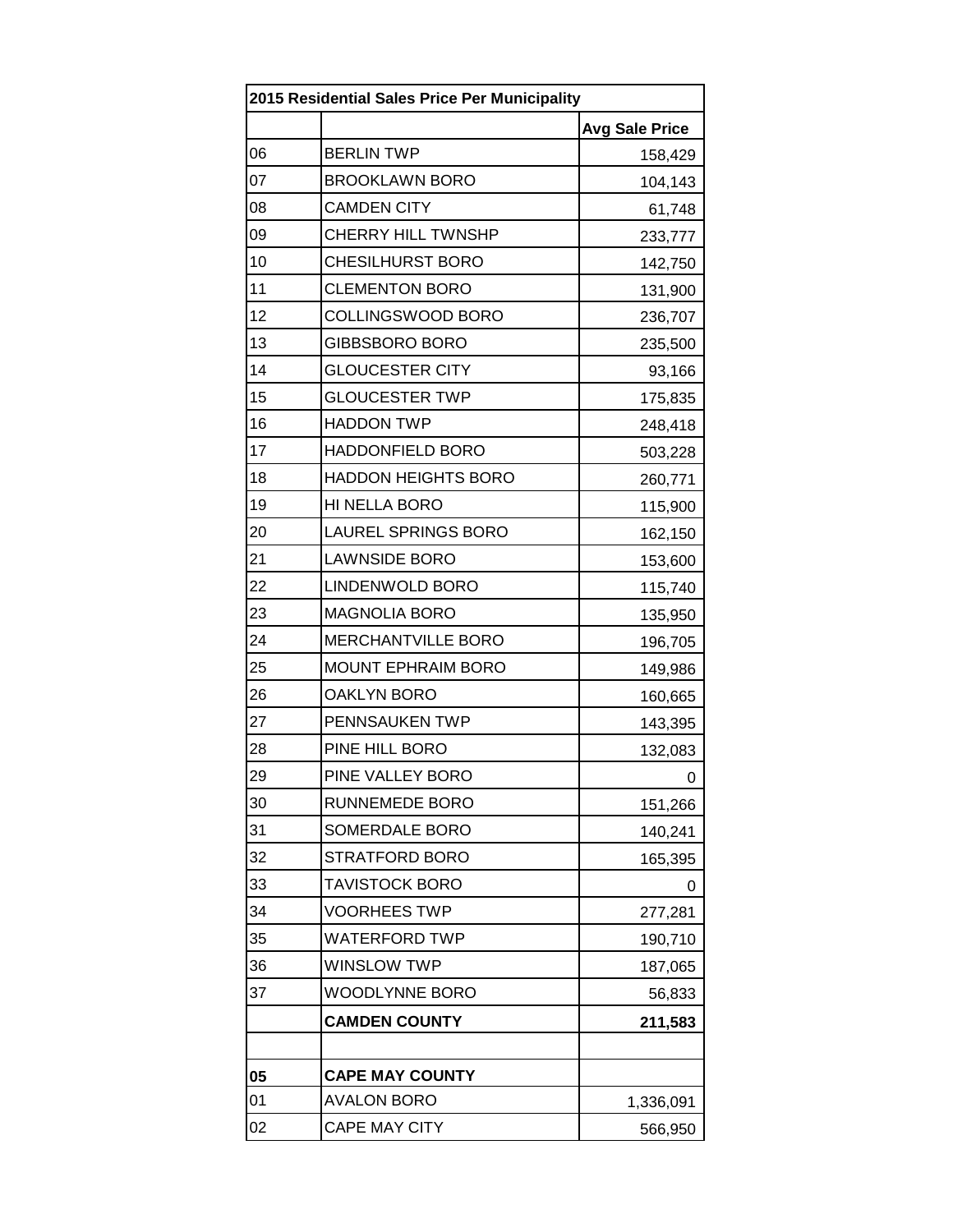| 2015 Residential Sales Price Per Municipality |                           |                       |
|-----------------------------------------------|---------------------------|-----------------------|
|                                               |                           | <b>Avg Sale Price</b> |
| 03                                            | CAPE MAY POINT BORO       | 810,286               |
| 04                                            | <b>DENNIS TWP</b>         | 223,377               |
| 05                                            | <b>LOWER TWP</b>          | 257,922               |
| 06                                            | <b>MIDDLE TWP</b>         | 300,623               |
| 07                                            | NORTH WILDWOOD CITY       | 286,810               |
| 08                                            | <b>OCEAN CITY CITY</b>    | 570,774               |
| 09                                            | <b>SEA ISLE CITY CITY</b> | 629,677               |
| 10                                            | <b>STONE HARBOR BORO</b>  | 1,266,731             |
| 11                                            | <b>UPPER TWP</b>          | 340,467               |
| 12                                            | <b>WEST CAPE MAY BORO</b> | 404,596               |
| 13                                            | WEST WILDWOOD BORO        | 203,597               |
| 14                                            | <b>WILDWOOD CITY</b>      | 212,731               |
| 15                                            | WILDWOOD CREST BORO       | 333,494               |
| 16                                            | <b>WOODBINE BORO</b>      | 0                     |
|                                               | <b>CAPE MAY COUNTY</b>    | 536,661               |
|                                               |                           |                       |
| 06                                            | <b>CUMBERLAND COUNTY</b>  |                       |
| 01                                            | <b>BRIDGETON CITY</b>     | 77,549                |
| 02                                            | <b>COMMERCIAL TWP</b>     | 75,075                |
| 03                                            | <b>DEERFIELD TWP</b>      | 130,639               |
| 04                                            | <b>DOWNE TWP</b>          | 167,580               |
| 05                                            | <b>FAIRFIELD TWP</b>      | 186,567               |
| 06                                            | <b>GREENWICH TWP</b>      | 154,450               |
| 07                                            | <b>HOPEWELL TWP</b>       | 147,507               |
| 08                                            | <b>LAWRENCE TWP</b>       | 150,265               |
| 09                                            | <b>MAURICE RIVER TWP</b>  | 188,167               |
| 10                                            | <b>MILLVILLE CITY</b>     | 127,967               |
| 11                                            | SHILOH BORO               | 114,467               |
| 12                                            | <b>STOW CREEK TWP</b>     | 165,114               |
| 13                                            | UPPER DEERFIELD TWP       | 167,756               |
| 14                                            | <b>VINELAND CITY</b>      | 178,542               |
|                                               | <b>CUMBERLAND COUNTY</b>  | 150,947               |
|                                               |                           |                       |
| 07                                            | <b>ESSEX COUNTY</b>       |                       |
| 01                                            | <b>BELLEVILLE TWP</b>     | 250,141               |
| 02                                            | <b>BLOOMFIELD TWP</b>     | 296,944               |
| 03                                            | CALDWELL BORO TWP         | 444,068               |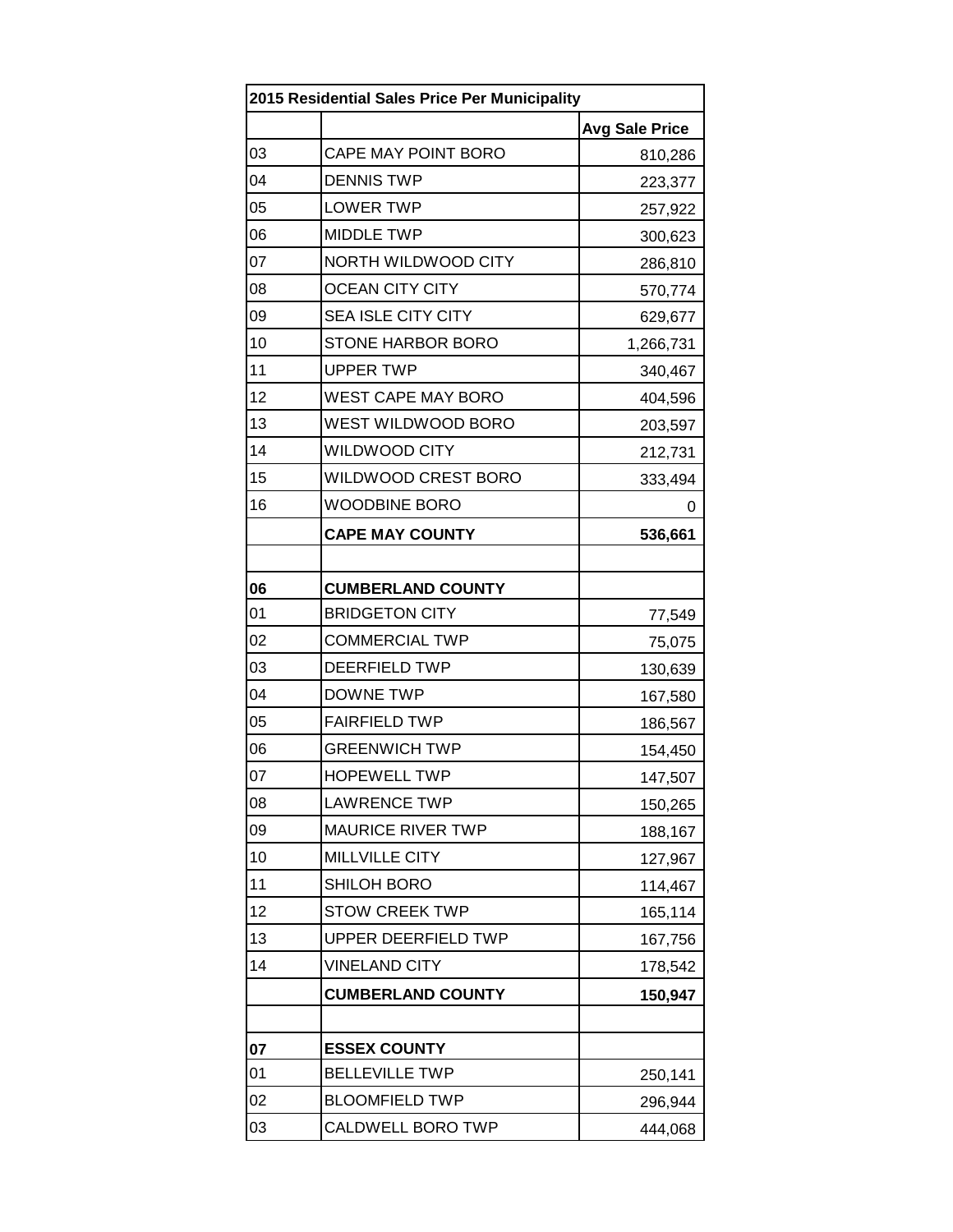| 2015 Residential Sales Price Per Municipality |                           |                       |
|-----------------------------------------------|---------------------------|-----------------------|
|                                               |                           | <b>Avg Sale Price</b> |
| 04                                            | <b>CEDAR GROVE TWP</b>    | 510,446               |
| 05                                            | <b>EAST ORANGE CITY</b>   | 152,900               |
| 06                                            | <b>ESSEX FELLS TWP</b>    | 919,137               |
| 07                                            | <b>FAIRFIELD TWP</b>      | 423,175               |
| 08                                            | <b>GLEN RIDGE BORO</b>    | 650,583               |
| 09                                            | <b>IRVINGTON TWP</b>      | 148,874               |
| 10                                            | <b>LIVINGSTON TWP</b>     | 644,064               |
| 11                                            | MAPLEWOOD TWP             | 530,960               |
| 12                                            | <b>MILLBURN TWP</b>       | 1,237,964             |
| 13                                            | <b>MONTCLAIR TWP</b>      | 636,933               |
| 14                                            | <b>NEWARK CITY</b>        | 197,998               |
| 15                                            | <b>NORTH CALDWELL TWP</b> | 728,211               |
| 16                                            | <b>NUTLEY TWP</b>         | 379,867               |
| 17                                            | <b>ORANGE CITY TWP</b>    | 187,693               |
| 18                                            | ROSELAND BORO             | 562,501               |
| 19                                            | SOUTH ORANGE VILLAGE TW   | 568,395               |
| 20                                            | <b>VERONA TWP</b>         | 396,338               |
| 21                                            | WEST CALDWELL TWP         | 463,651               |
| 22                                            | <b>WEST ORANGE TWP</b>    | 392,709               |
|                                               | <b>ESSEX COUNTY</b>       | 484,257               |
|                                               |                           |                       |
| 08                                            | <b>GLOUCESTER COUNTY</b>  |                       |
| 01                                            | <b>CLAYTON BORO</b>       | 158,557               |
| 02                                            | DEPTFORD TWP              | 185,084               |
| 03                                            | <b>EAST GREENWICH TWP</b> | 305,273               |
| 04                                            | <b>ELK TWP</b>            | 277,744               |
| 05                                            | <b>FRANKLIN TWP</b>       | 197,486               |
| 06                                            | <b>GLASSBORO BORO</b>     | 184,509               |
| 07                                            | <b>GREENWICH TWP</b>      | 167,609               |
| 08                                            | <b>HARRISON TWP</b>       | 337,972               |
| 09                                            | <b>LOGAN TWP</b>          | 220,269               |
| 10                                            | <b>MANTUA TWP</b>         | 227,737               |
| 11                                            | <b>MONROE TWP</b>         | 199,704               |
| 12                                            | NATIONAL PARK BORO        | 146,260               |
| 13                                            | <b>NEWFIELD BORO</b>      | 178,656               |
| 14                                            | PAULSBORO BORO            | 113,599               |
| 15                                            | PITMAN BORO               | 169,533               |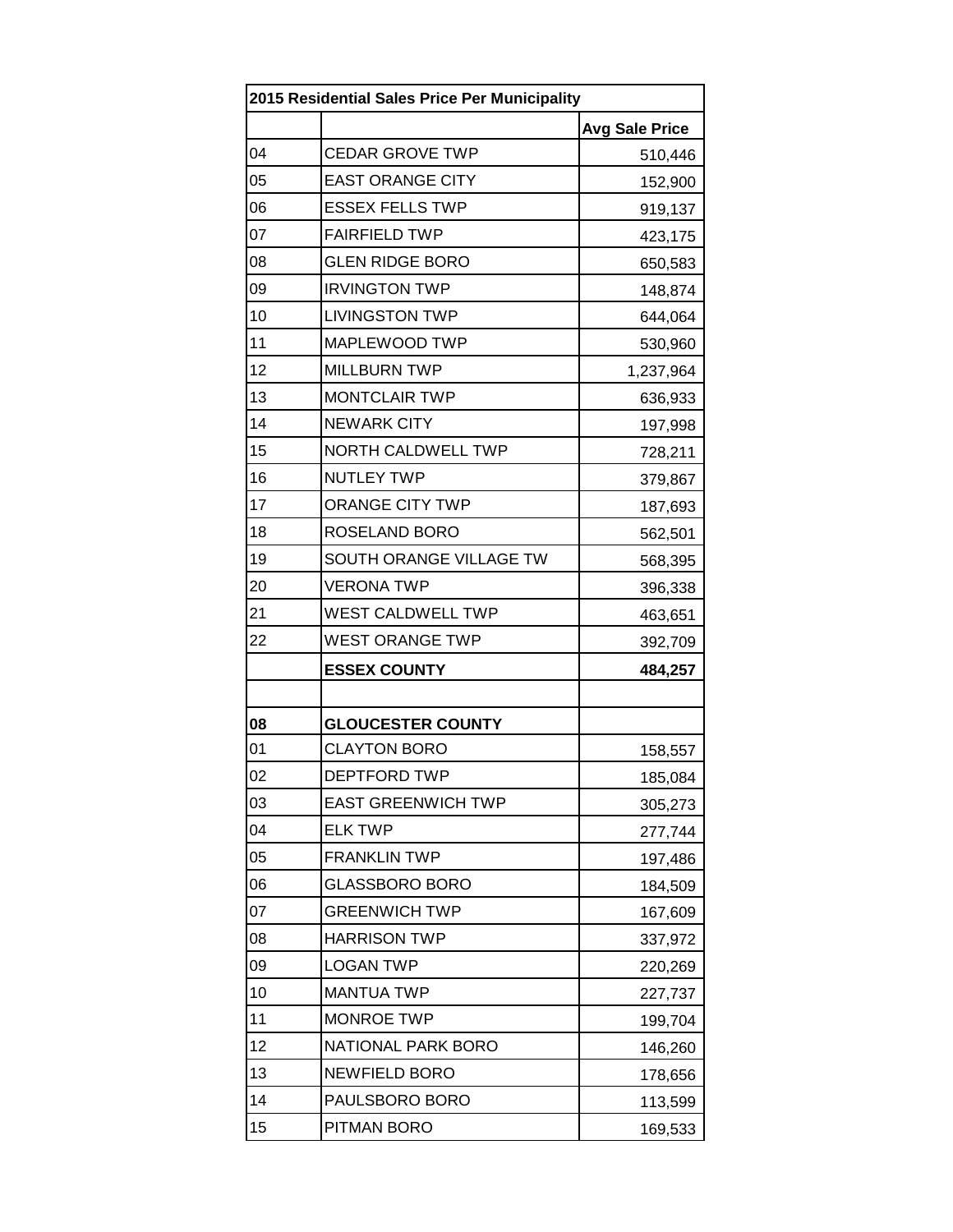| 2015 Residential Sales Price Per Municipality |                              |                       |
|-----------------------------------------------|------------------------------|-----------------------|
|                                               |                              | <b>Avg Sale Price</b> |
| 16                                            | <b>SO HARRISON TWP</b>       | 379,087               |
| 17                                            | SWEDESBORO BORO              | 205,468               |
| 18                                            | <b>WASHINGTON TWP</b>        | 219,668               |
| 19                                            | <b>WENONAH BORO</b>          | 304,359               |
| 20                                            | WEST DEPTFORD TWP            | 214,028               |
| 21                                            | <b>WESTVILLE BORO</b>        | 137,700               |
| 22                                            | <b>WOODBURY CITY</b>         | 160,302               |
| 23                                            | <b>WOODBURY HEIGHTS BORO</b> | 168,500               |
| 24                                            | <b>WOOLWICH TWP</b>          | 320,528               |
|                                               | <b>GLOUCESTER COUNTY</b>     | 221,056               |
|                                               |                              |                       |
| 09                                            | <b>HUDSON COUNTY</b>         |                       |
| 01                                            | <b>BAYONNE CITY</b>          | 284,197               |
| 02                                            | <b>EAST NEWARK BORO</b>      | 212,944               |
| 03                                            | <b>GUTTENBERG TOWN</b>       | 310,352               |
| 04                                            | <b>HARRISON TOWN</b>         | 320,579               |
| 05                                            | <b>HOBOKEN CITY</b>          | 668,412               |
| 06                                            | <b>JERSEY CITY CITY</b>      | 329,493               |
| 07                                            | <b>KEARNY TOWN</b>           | 302,114               |
| 08                                            | <b>NORTH BERGEN TWP</b>      | 303,319               |
| 09                                            | <b>SECAUCUS TOWN</b>         | 348,094               |
| 10                                            | <b>UNION CITY CITY</b>       | 279,608               |
| 11                                            | <b>WEEHAWKEN TWP</b>         | 761,703               |
| 12                                            | WEST NEW YORK TOWN           | 288,492               |
|                                               | <b>HUDSON COUNTY</b>         | 428,172               |
|                                               |                              |                       |
| 10                                            | <b>HUNTERDON COUNTY</b>      |                       |
| 01                                            | ALEXANDRIA TWP               | 458,648               |
| 02                                            | <b>BETHLEHEM TWP</b>         | 414,714               |
| 03                                            | <b>BLOOMSBURY BORO</b>       | 215,613               |
| 04                                            | <b>CALIFON BORO</b>          | 348,638               |
| 05                                            | <b>CLINTON TOWN</b>          | 369,036               |
| 06                                            | <b>CLINTON TWP</b>           | 415,111               |
| 07                                            | <b>DELAWARE TWP</b>          | 515,596               |
| 08                                            | <b>EAST AMWELL TWP</b>       | 383,778               |
| 09                                            | <b>FLEMINGTON BORO</b>       | 286,876               |
| 10                                            | <b>FRANKLIN TWP</b>          | 459,250               |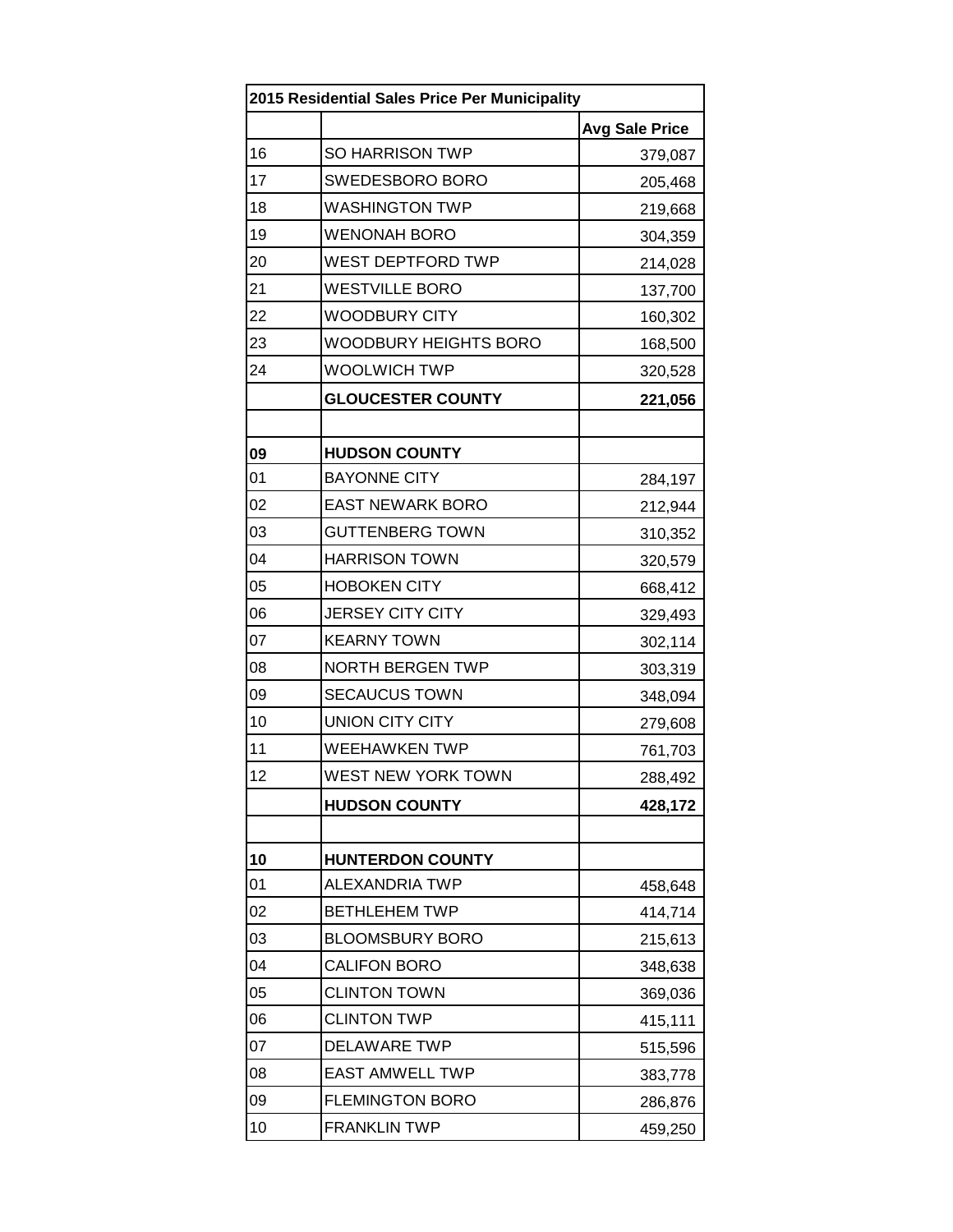| 2015 Residential Sales Price Per Municipality |                          |                       |
|-----------------------------------------------|--------------------------|-----------------------|
|                                               |                          | <b>Avg Sale Price</b> |
| 11                                            | <b>FRENCHTOWN BORO</b>   | 301,582               |
| 12                                            | <b>GLEN GARDNER BORO</b> | 175,985               |
| 13                                            | <b>HAMPTON BORO</b>      | 192,914               |
| 14                                            | <b>HIGH BRIDGE BORO</b>  | 262,245               |
| 15                                            | <b>HOLLAND TWP</b>       | 312,064               |
| 16                                            | KINGWOOD TWP             | 399,675               |
| 17                                            | <b>LAMBERTVILLE CITY</b> | 386,705               |
| 18                                            | <b>LEBANON BORO</b>      | 287,888               |
| 19                                            | <b>LEBANON TWP</b>       | 416,032               |
| 20                                            | MILFORD BORO             | 215,750               |
| 21                                            | <b>RARITAN TWP</b>       | 395,884               |
| 22                                            | <b>READINGTON TWP</b>    | 415,799               |
| 23                                            | <b>STOCKTON BORO</b>     | 298,300               |
| 24                                            | <b>TEWKSBURY TWP</b>     | 687,065               |
| 25                                            | <b>UNION TWP</b>         | 369,750               |
| 26                                            | WEST AMWELL TWP          | 482,600               |
|                                               | <b>HUNTERDON COUNTY</b>  | 402,049               |
|                                               |                          |                       |
| 11                                            | <b>MERCER COUNTY</b>     |                       |
| 01                                            | <b>EAST WINDSOR TWP</b>  | 267,602               |
| 02                                            | <b>EWING TWP</b>         | 206,575               |
| 03                                            | <b>HAMILTON TWP</b>      | 232,440               |
| 04                                            | <b>HIGHTSTOWN BORO</b>   | 213,305               |
| 05                                            | <b>HOPEWELL BORO</b>     | 378,460               |
| 06                                            | <b>HOPEWELL TWP</b>      | 516,293               |
| 07                                            | <b>LAWRENCE TWP</b>      | 316,679               |
| 08                                            | PENNINGTON BORO          | 504,225               |
| 11                                            | <b>TRENTON CITY</b>      | 87,896                |
| 12                                            | ROBBINSVILLE TWP         | 362,339               |
| 13                                            | WEST WINDSOR TWP         | 567,473               |
| 14                                            | <b>PRINCETON</b>         | 976,668               |
|                                               | <b>MERCER COUNTY</b>     | 376,103               |
|                                               |                          |                       |
| 12                                            | <b>MIDDLESEX COUNTY</b>  |                       |
| 01                                            | <b>CARTERET BORO</b>     | 232,976               |
| 02                                            | <b>CRANBURY TWP</b>      | 660,777               |
| 03                                            | <b>DUNELLEN BORO</b>     | 243,253               |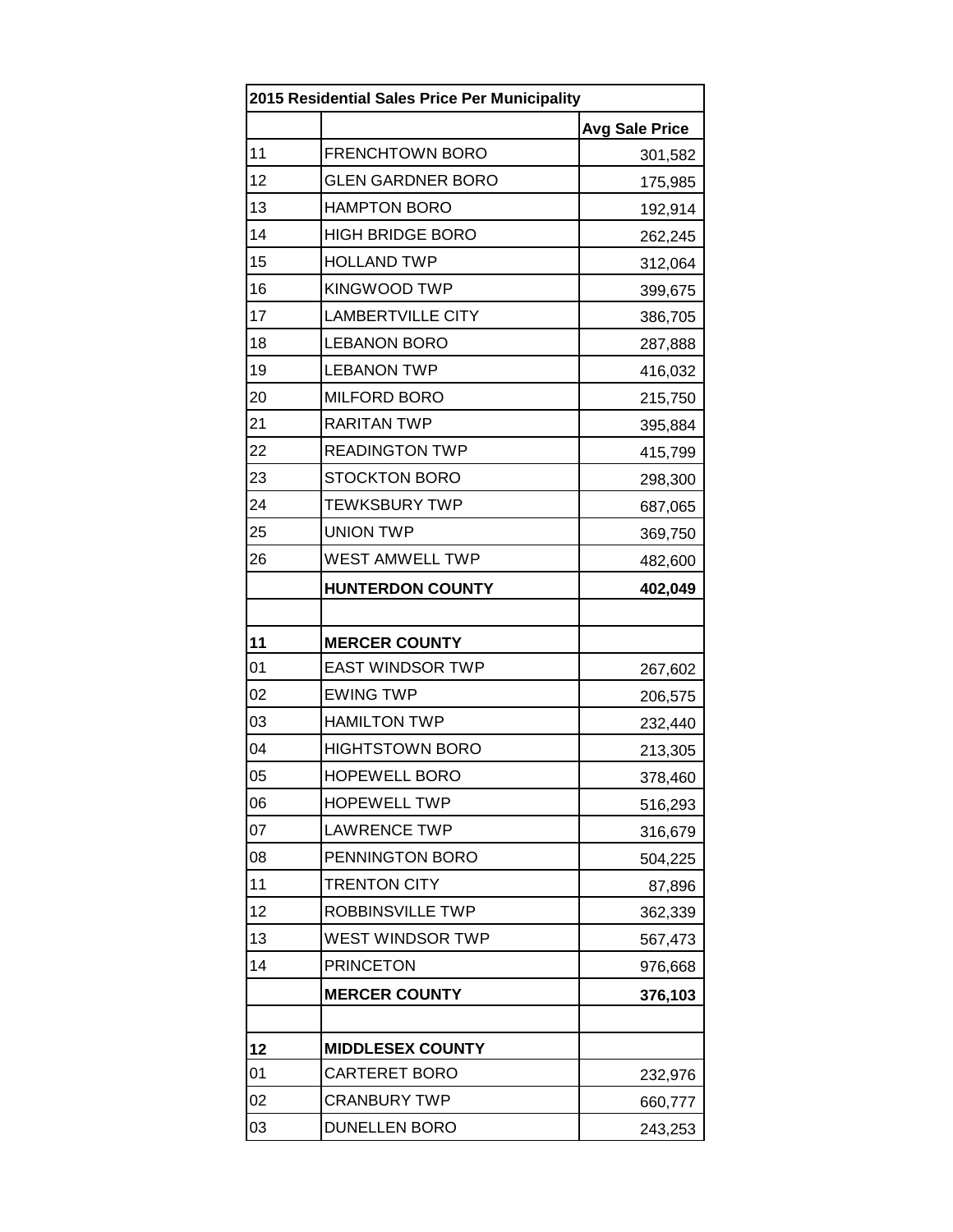| 2015 Residential Sales Price Per Municipality |                                |                       |
|-----------------------------------------------|--------------------------------|-----------------------|
|                                               |                                | <b>Avg Sale Price</b> |
| 04                                            | <b>EAST BRUNSWICK TWP</b>      | 325,359               |
| 05                                            | <b>EDISON TWP</b>              | 380,201               |
| 06                                            | <b>HELMETTA BORO</b>           | 190,676               |
| 07                                            | <b>HIGHLAND PARK BORO</b>      | 311,437               |
| 08                                            | <b>JAMESBURG BORO</b>          | 216,014               |
| 09                                            | <b>METUCHEN BORO</b>           | 416,898               |
| 10                                            | <b>MIDDLESEX BORO</b>          | 266,005               |
| 11                                            | <b>MILLTOWN BORO</b>           | 321,195               |
| 12                                            | <b>MONROE TWP</b>              | 311,251               |
| 13                                            | <b>NEW BRUNSWICK CITY</b>      | 323,791               |
| 14                                            | <b>NORTH BRUNSWICK TWP</b>     | 284,421               |
| 15                                            | <b>OLD BRIDGE TWP</b>          | 318,454               |
| 16                                            | PERTH AMBOY CITY               | 200,355               |
| 17                                            | <b>PISCATAWAY TWP</b>          | 310,826               |
| 18                                            | PLAINSBORO TWP                 | 397,400               |
| 19                                            | <b>SAYREVILLE BORO</b>         | 302,724               |
| 20                                            | SOUTH AMBOY CITY               | 292,232               |
| 21                                            | <b>SOUTH BRUNSWICK TWP</b>     | 412,577               |
| 22                                            | SOUTH PLAINFIELD BORO          | 332,572               |
| 23                                            | SOUTH RIVER BORO               | 267,407               |
| 24                                            | SPOTSWOOD BORO                 | 268,965               |
| 25                                            | <b>WOODBRIDGE TWP</b>          | 264,535               |
|                                               | <b>MIDDLESEX COUNTY</b>        | 323,185               |
|                                               |                                |                       |
| 13                                            | <b>MONMOUTH COUNTY</b>         |                       |
| 01                                            | <b>ABERDEEN TWP</b>            | 287,884               |
| 02                                            | <b>ALLENHURST BORO</b>         | 1,283,750             |
| 03                                            | <b>ALLENTOWN BORO</b>          | 294,814               |
| 04                                            | <b>ASBURY PARK CITY</b>        | 275,016               |
| 05                                            | <b>ATLANTIC HIGHLANDS BORO</b> | 446,029               |
| 06                                            | AVON BY THE SEA BORO           | 725,918               |
| 07                                            | <b>BELMAR BORO</b>             | 525,438               |
| 08                                            | <b>BRADLEY BEACH BORO</b>      | 531,471               |
| 09                                            | <b>BRIELLE BORO</b>            | 653,273               |
| 10                                            | <b>COLTS NECK TOWNSHIP</b>     | 904,704               |
| 11                                            | <b>DEAL BORO</b>               | 796,450               |
| 12                                            | <b>EATONTOWN BORO</b>          | 323,369               |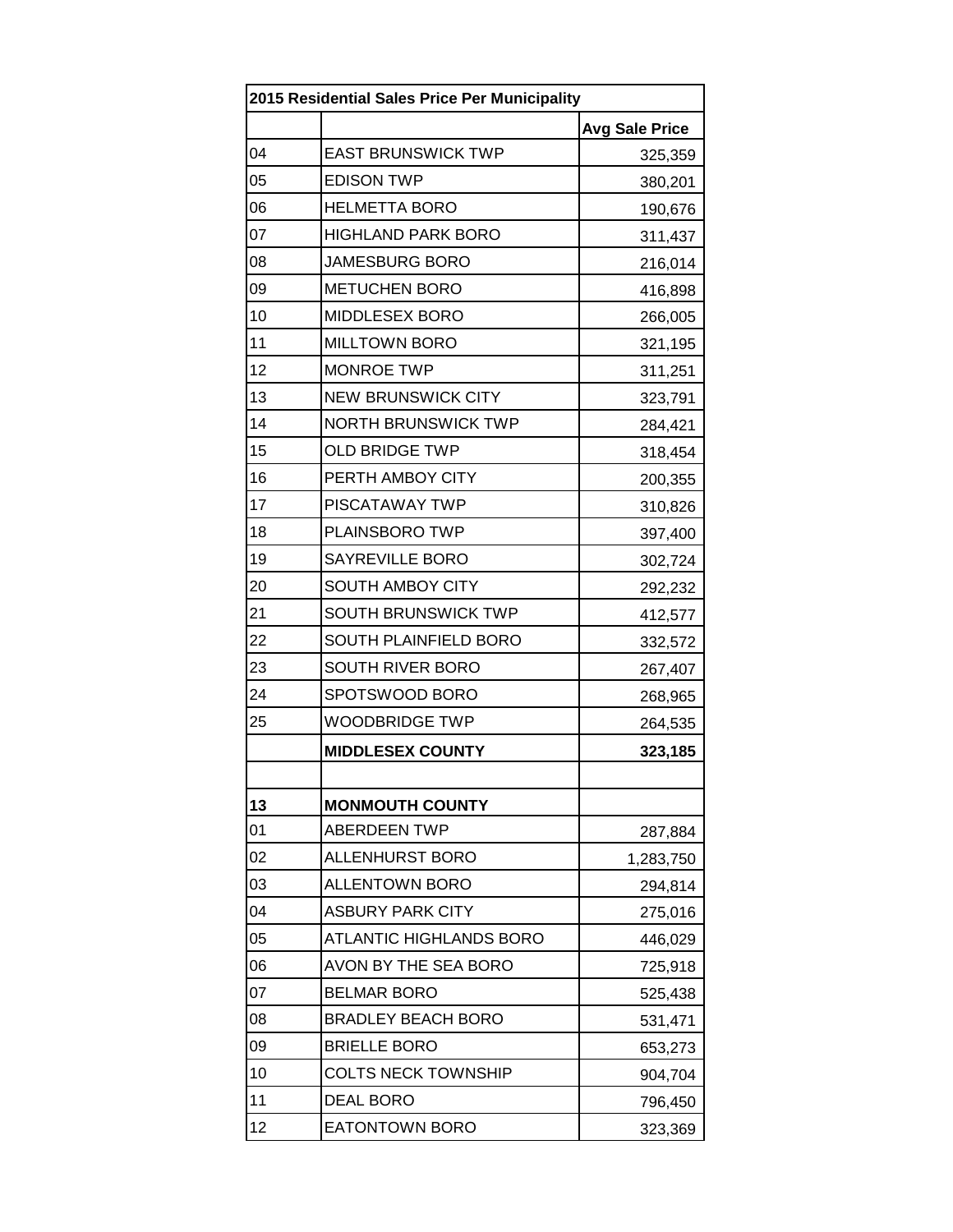| 2015 Residential Sales Price Per Municipality |                            |                       |
|-----------------------------------------------|----------------------------|-----------------------|
|                                               |                            | <b>Avg Sale Price</b> |
| 13                                            | <b>ENGLISHTOWN BORO</b>    | 327,657               |
| 14                                            | <b>FAIR HAVEN BORO</b>     | 759,584               |
| 15                                            | <b>FARMINGDALE BORO</b>    | 389,000               |
| 16                                            | FREEHOLD BORO              | 272,617               |
| 17                                            | <b>FREEHOLD TWP</b>        | 372,401               |
| 18                                            | <b>HAZLET TWP</b>          | 313,127               |
| 19                                            | <b>HIGHLANDS BORO</b>      | 245,853               |
| 20                                            | <b>HOLMDEL TWP</b>         | 677,290               |
| 21                                            | <b>HOWELL TWP</b>          | 315,068               |
| 22                                            | <b>INTERLAKEN BORO</b>     | 756,063               |
| 23                                            | <b>KEANSBURG BORO</b>      | 156,800               |
| 24                                            | <b>KEYPORT BORO</b>        | 247,074               |
| 25                                            | <b>LITTLE SILVER BORO</b>  | 678,844               |
| 26                                            | <b>LOCH ARBOUR VILLAGE</b> | 1,178,500             |
| 27                                            | <b>LONG BRANCH CITY</b>    | 397,774               |
| 28                                            | <b>MANALAPAN TWP</b>       | 391,384               |
| 29                                            | <b>MANASQUAN BORO</b>      | 594,416               |
| 30                                            | MARLBORO TWP               | 499,102               |
| 31                                            | <b>MATAWAN BORO</b>        | 796,666               |
| 32                                            | <b>MIDDLETOWN TWP</b>      | 414,251               |
| 33                                            | <b>MILLSTONE TWP</b>       | 534,945               |
| 34                                            | MONMOUTH BEACH BORO        | 696,689               |
| 35                                            | <b>NEPTUNE TWP</b>         | 334,335               |
| 36                                            | NEPTUNE CITY BORO          | 244,626               |
| 37                                            | <b>OCEAN TWP</b>           | 405,487               |
| 38                                            | OCEANPORT BORO             | 504,742               |
| 39                                            | <b>RED BANK BORO</b>       | 374,139               |
| 40                                            | ROOSEVELT BORO             | 222,285               |
| 41                                            | <b>RUMSON BORO</b>         | 1,246,850             |
| 42                                            | <b>SEA BRIGHT BORO</b>     | 562,226               |
| 43                                            | SEA GIRT BORO              | 1,797,831             |
| 44                                            | <b>SHREWSBURY BORO</b>     | 557,967               |
| 45                                            | <b>SHREWSBURY TWP</b>      | 156,500               |
| 46                                            | LAKE COMO BORO             | 382,010               |
| 47                                            | <b>SPRING LAKE BORO</b>    | 1,868,578             |
| 48                                            | SPRING LAKE HEIGHTS BOR    | 495,252               |
| 49                                            | TINTON FALLS BORO          | 336,121               |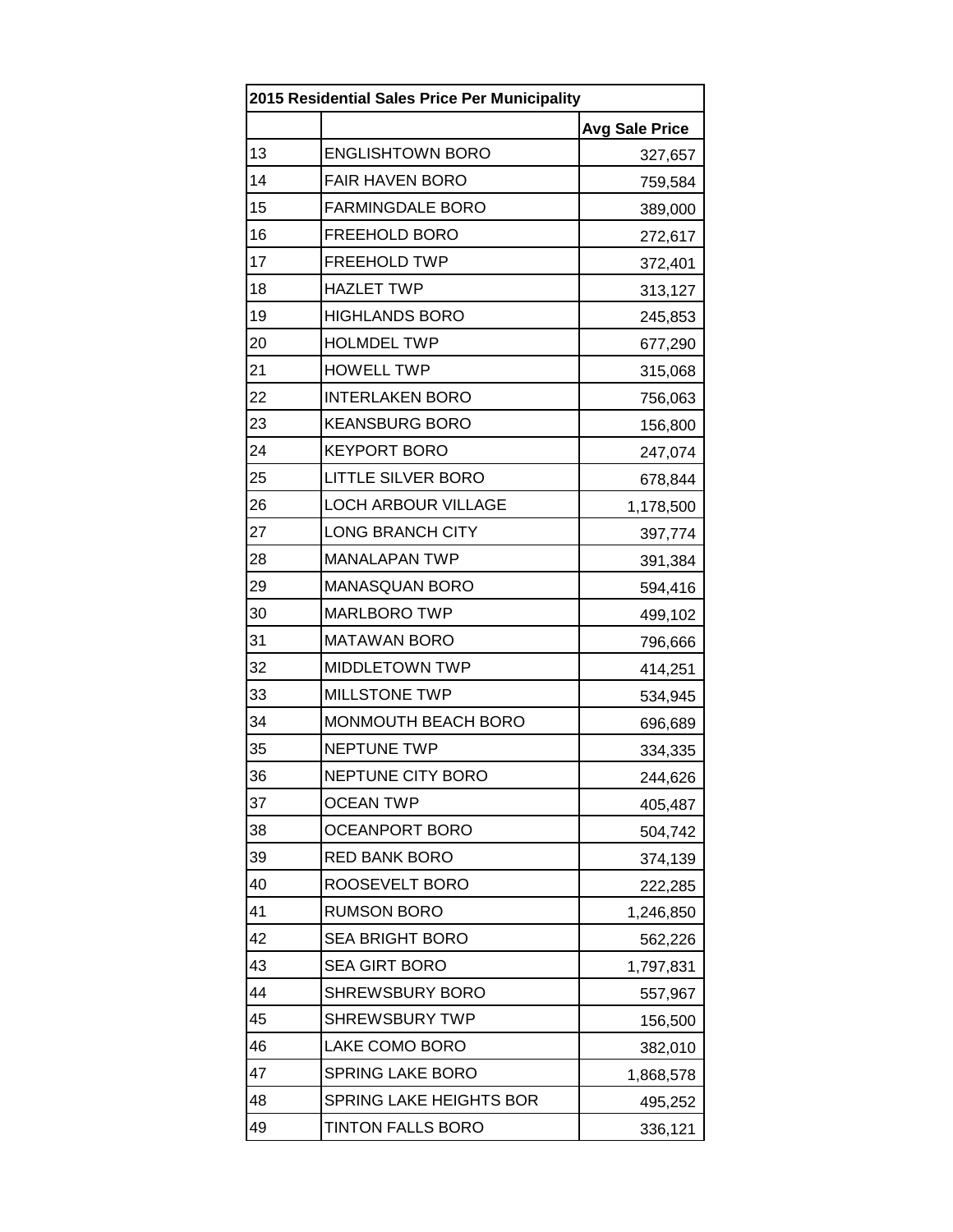| 2015 Residential Sales Price Per Municipality |                              |                       |
|-----------------------------------------------|------------------------------|-----------------------|
|                                               |                              | <b>Avg Sale Price</b> |
| 50                                            | <b>UNION BEACH BORO</b>      | 221,266               |
| 51                                            | <b>UPPER FREEHOLD TWP</b>    | 498,614               |
| 52                                            | <b>WALL TWP</b>              | 501,635               |
| 53                                            | <b>WEST LONG BRANCH BORO</b> | 424,619               |
|                                               | <b>MONMOUTH COUNTY</b>       | 478,821               |
|                                               |                              |                       |
| 14                                            | <b>MORRIS COUNTY</b>         |                       |
| 01                                            | <b>BOONTON TOWN</b>          | 379,240               |
| 02                                            | <b>BOONTON TWP</b>           | 573,474               |
| 03                                            | <b>BUTLER BORO</b>           | 321,156               |
| 04                                            | <b>CHATHAM BORO</b>          | 776,879               |
| 05                                            | <b>CHATHAM TWP</b>           | 922,512               |
| 06                                            | <b>CHESTER BORO</b>          | 542,513               |
| 07                                            | <b>CHESTER TWP</b>           | 735,749               |
| 08                                            | <b>DENVILLE TWP</b>          | 428,499               |
| 09                                            | DOVER TOWN                   | 264,436               |
| 10                                            | <b>EAST HANOVER TWP</b>      | 515,320               |
| 11                                            | <b>FLORHAM PARK BORO</b>     | 677,466               |
| 12                                            | <b>HANOVER TWP</b>           | 462,196               |
| 13                                            | <b>HARDING TWP</b>           | 1,264,974             |
| 14                                            | <b>JEFFERSON TWP</b>         | 321,685               |
| 15                                            | <b>KINNELON BORO</b>         | 548,869               |
| 16                                            | <b>LINCOLN PARK BORO</b>     | 326,864               |
| 17                                            | <b>MADISON BORO</b>          | 778,146               |
| 18                                            | <b>MENDHAM BORO</b>          | 646,546               |
| 19                                            | <b>MENDHAM TWP</b>           | 947,524               |
| 20                                            | MINE HILL TWP                | 256,265               |
| 21                                            | MONTVILLE TWP                | 613,108               |
| 22                                            | <b>MORRIS TWP</b>            | 618,594               |
| 23                                            | <b>MORRIS PLAINS BORO</b>    | 460,334               |
| 24                                            | <b>MORRISTOWN TOWN</b>       | 452,921               |
| 25                                            | <b>MOUNTAIN LAKES BORO</b>   | 933,020               |
| 26                                            | <b>MOUNT ARLINGTON BORO</b>  | 282,091               |
| 27                                            | MOUNT OLIVE TWP              | 357,626               |
| 28                                            | NETCONG BORO                 | 215,735               |
| 29                                            | PARSIPPANY TR HLS TWP        | 383,656               |
| 30                                            | LONG HILL TWP                | 506,969               |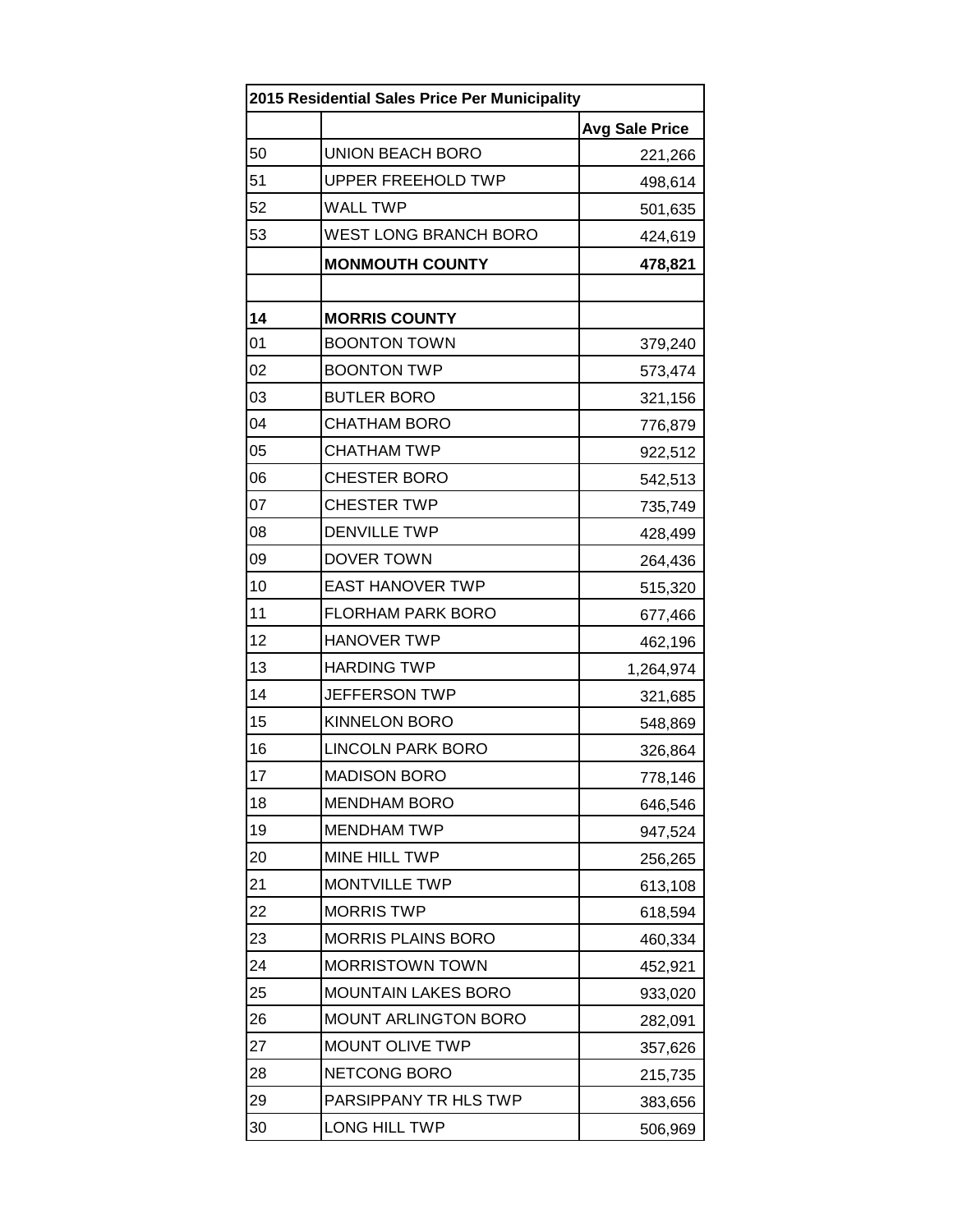| 2015 Residential Sales Price Per Municipality |                              |                       |
|-----------------------------------------------|------------------------------|-----------------------|
|                                               |                              | <b>Avg Sale Price</b> |
| 31                                            | PEQUANNOCK TWP               | 372,174               |
| 32                                            | <b>RANDOLPH TWP</b>          | 527,336               |
| 33                                            | RIVERDALE BORO               | 306,108               |
| 34                                            | ROCKAWAY BORO                | 292,048               |
| 35                                            | ROCKAWAY TWP                 | 357,811               |
| 36                                            | <b>ROXBURY TWP</b>           | 319,768               |
| 37                                            | <b>VICTORY GARDENS BORO</b>  | 158,075               |
| 38                                            | <b>WASHINGTON TWP</b>        | 440,269               |
| 39                                            | <b>WHARTON BORO</b>          | 270,411               |
|                                               | <b>MORRIS COUNTY</b>         | 506,946               |
|                                               |                              |                       |
| 15                                            | <b>OCEAN COUNTY</b>          |                       |
| 01                                            | <b>BARNEGAT TWP</b>          | 241,986               |
| 02                                            | <b>BARNEGAT LIGHT BORO</b>   | 948,333               |
| 03                                            | <b>BAY HEAD BORO</b>         | 1,165,686             |
| 04                                            | <b>BEACH HAVEN BORO</b>      | 805,237               |
| 05                                            | BEACHWOOD BORO               | 226,425               |
| 06                                            | <b>BERKELEY TWP</b>          | 177,395               |
| 07                                            | <b>BRICK TWP</b>             | 277,183               |
| 08                                            | <b>TOMS RIVER TWP</b>        | 286,689               |
| 09                                            | EAGLESWOOD TWP               | 287,067               |
| 10                                            | HARVEY CEDARS BORO           | 998,589               |
| 11                                            | <b>ISLAND HEIGHTS BORO</b>   | 434,143               |
| 12                                            | <b>JACKSON TWP</b>           | 344,448               |
| 13                                            | <b>LACEY TWP</b>             | 276,625               |
| 14                                            | <b>LAKEHURST BORO</b>        | 178,467               |
| 15                                            | LAKEWOOD TWP                 | 263,630               |
| 16                                            | <b>LAVALLETTE BORO</b>       | 711,017               |
| 17                                            | <b>LITTLE EGG HARBOR TWP</b> | 200,350               |
| 18                                            | <b>LONG BEACH TWP</b>        | 1,094,215             |
| 19                                            | <b>MANCHESTER TWP</b>        | 162,056               |
| 20                                            | <b>MANTOLOKING BORO</b>      | 1,867,143             |
| 21                                            | <b>OCEAN TWP</b>             | 302,405               |
| 22                                            | <b>OCEAN GATE BORO</b>       | 228,832               |
| 23                                            | PINE BEACH BORO              | 336,583               |
| 24                                            | PLUMSTED TWP                 | 338,761               |
| 25                                            | POINT PLEASANT BORO          | 405,170               |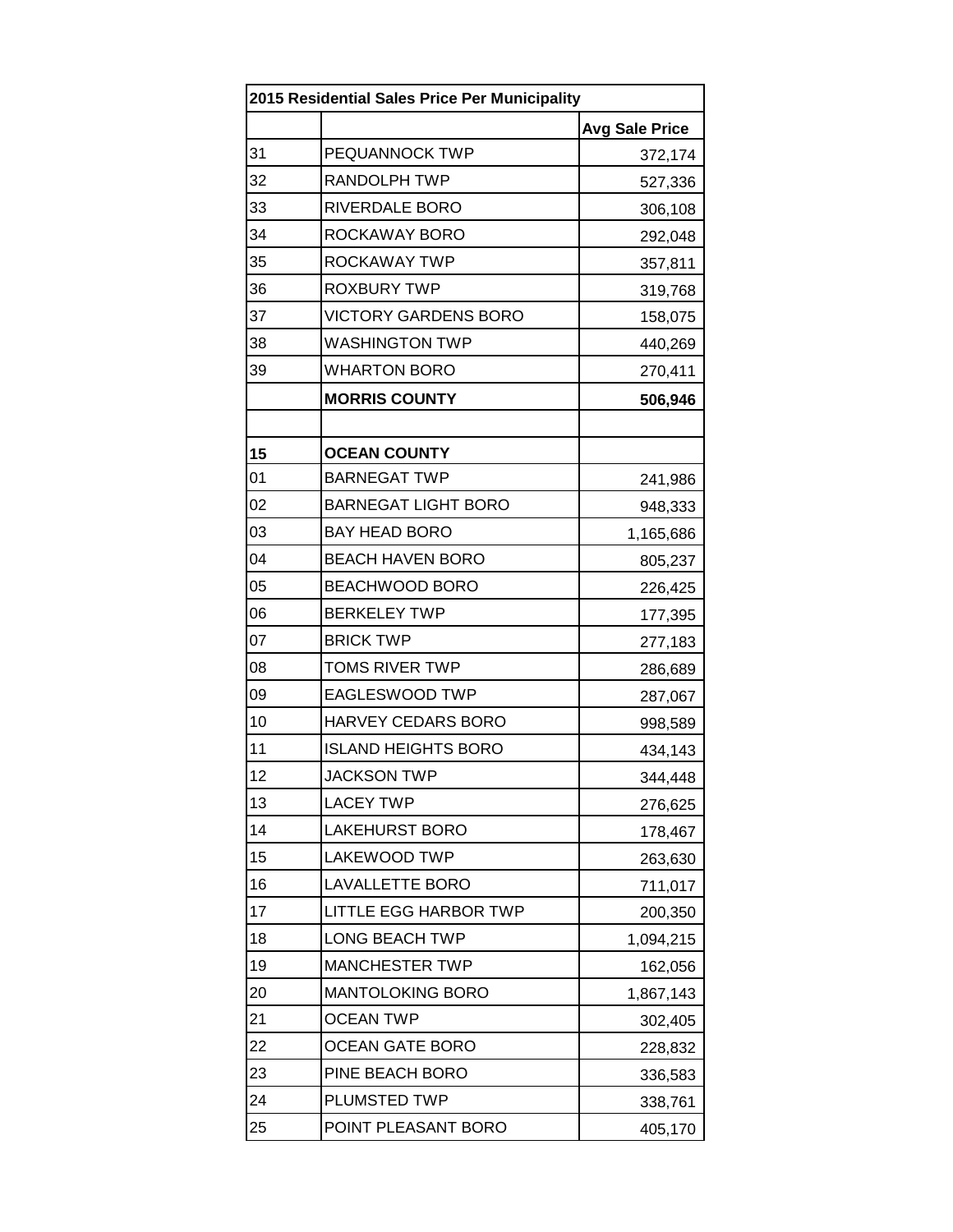| 2015 Residential Sales Price Per Municipality |                               |                       |
|-----------------------------------------------|-------------------------------|-----------------------|
|                                               |                               | <b>Avg Sale Price</b> |
| 26                                            | PT PLEASANT BEACH BORO        | 571,133               |
| 27                                            | <b>SEASIDE HEIGHTS BORO</b>   | 209,678               |
| 28                                            | <b>SEASIDE PARK BORO</b>      | 569,163               |
| 29                                            | SHIP BOTTOM BORO              | 610,120               |
| 30                                            | SOUTH TOMS RIVER BORO         | 171,633               |
| 31                                            | <b>STAFFORD TWP</b>           | 261,225               |
| 32                                            | <b>SURF CITY BORO</b>         | 789,258               |
| 33                                            | <b>TUCKERTON BORO</b>         | 171,547               |
|                                               | <b>OCEAN COUNTY</b>           | 324,206               |
|                                               |                               |                       |
| 16                                            | <b>PASSAIC COUTNY</b>         |                       |
| 01                                            | <b>BLOOMINGDALE BORO</b>      | 277,984               |
| 02                                            | <b>CLIFTON CITY</b>           | 317,479               |
| 03                                            | <b>HALEDON BORO</b>           | 247,497               |
| 04                                            | <b>HAWTHORNE BORO</b>         | 347,001               |
| 05                                            | <b>LITTLE FALLS TWP</b>       | 330,918               |
| 06                                            | <b>NORTH HALEDON BORO</b>     | 452,438               |
| 07                                            | PASSAIC CITY                  | 337,539               |
| 08                                            | <b>PATERSON CITY</b>          | 224,866               |
| 09                                            | POMPTON LAKES BORO            | 250,952               |
| 10                                            | PROSPECT PARK BORO            | 208,037               |
| 11                                            | RINGWOOD BORO                 | 365,043               |
| 12                                            | <b>TOTOWA BORO</b>            | 416,168               |
| 13                                            | <b>WANAQUE BORO</b>           | 291,714               |
| 14                                            | <b>WAYNE TWP</b>              | 421,813               |
| 15                                            | WEST MILFORD TWP              | 260,383               |
| 16                                            | WOODLAND PARK BORO            | 385,085               |
|                                               | <b>PASSAIC COUTNY</b>         | 334,274               |
|                                               |                               |                       |
| 17                                            | <b>SALEM COUNTY</b>           |                       |
| 01                                            | <b>ALLOWAY TOWNSHIP</b>       | 218,744               |
| 02                                            | <b>CARNEYS POINT TOWNSHIP</b> | 143,616               |
| 03                                            | <b>ELMER BORO</b>             | 184,611               |
| 04                                            | <b>ELSINBORO TWP</b>          | 165,438               |
| 05                                            | LOWER ALLOWAY CREEK TWP       | 163,773               |
| 06                                            | <b>MANNINGTON TWP</b>         | 155,200               |
| 07                                            | <b>OLDMANS TWP</b>            | 131,500               |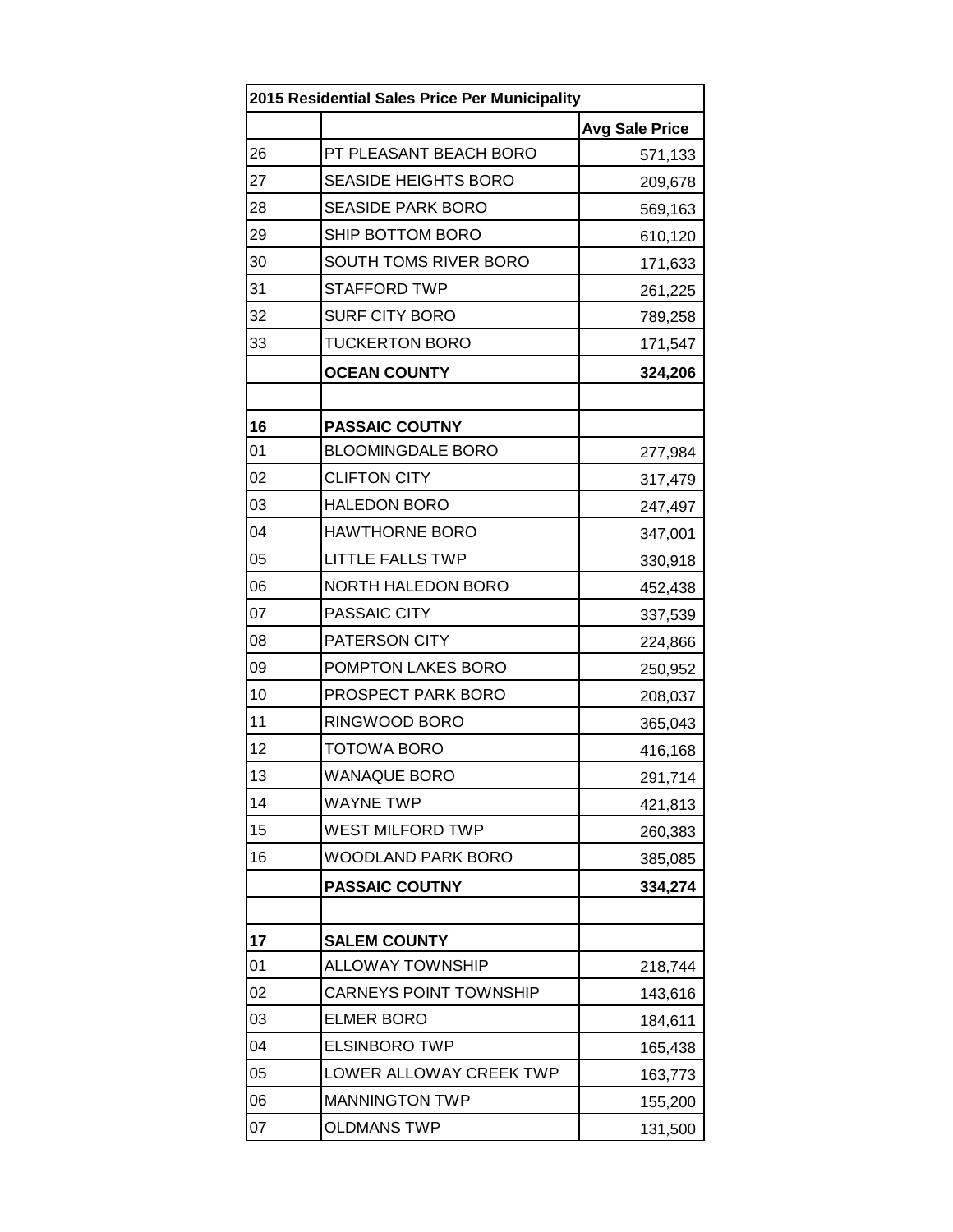| 2015 Residential Sales Price Per Municipality |                              |                       |
|-----------------------------------------------|------------------------------|-----------------------|
|                                               |                              | <b>Avg Sale Price</b> |
| 08                                            | PENNS GROVE BORO             | 119,089               |
| 09                                            | PENNSVILLE TWP               | 156,076               |
| 10                                            | PILESGROVE TWP               | 251,679               |
| 11                                            | PITTSGROVE TWP               | 191,931               |
| 12                                            | <b>QUINTON TWP</b>           | 164,145               |
| 13                                            | <b>SALEM CITY</b>            | 39,517                |
| 14                                            | UPPER PITTSGROVE TWP         | 215,214               |
| 15                                            | WOODSTOWN BORO               | 198,567               |
|                                               | <b>SALEM COUNTY</b>          | 179,168               |
|                                               |                              |                       |
| 18                                            | <b>SOMERSET COUNTY</b>       |                       |
| 01                                            | <b>BEDMINSTER TWP</b>        | 381,910               |
| 02                                            | <b>BERNARDS TWP</b>          | 643,982               |
| 03                                            | <b>BERNARDSVILLE BORO</b>    | 719,662               |
| 04                                            | <b>BOUND BROOK BORO</b>      | 244,976               |
| 05                                            | <b>BRANCHBURG TWP</b>        | 415,218               |
| 06                                            | <b>BRIDGEWATER TWP</b>       | 459,102               |
| 07                                            | FAR HILLS BORO               | 832,933               |
| 08                                            | <b>FRANKLIN TWP</b>          | 327,836               |
| 09                                            | <b>GREEN BROOK TWP</b>       | 502,029               |
| 10                                            | <b>HILLSBOROUGH TWP</b>      | 373,809               |
| 11                                            | <b>MANVILLE BORO</b>         | 229,268               |
| 12                                            | <b>MILLSTONE BORO</b>        | 326,725               |
| 13                                            | MONTGOMERY TWP               | 581,570               |
| 14                                            | <b>NORTH PLAINFIELD BORO</b> | 225,179               |
| 15                                            | PEAPACK GLADSTONE BORO       | 817,922               |
| 16                                            | RARITAN BORO                 | 348,651               |
| 17                                            | ROCKY HILL BORO              | 551,083               |
| 18                                            | SOMERVILLE BORO              | 287,191               |
| 19                                            | SO BOUND BROOK BORO          | 236,451               |
| 20                                            | <b>WARREN TWP</b>            | 792,214               |
| 21                                            | <b>WATCHUNG BORO</b>         | 654,981               |
|                                               | <b>SOMERSET COUNTY</b>       | 458,529               |
|                                               |                              |                       |
| 19                                            | <b>SUSSEX COUNTY</b>         |                       |
| 01                                            | <b>ANDOVER BORO</b>          | 170,500               |
| 02                                            | <b>ANDOVER TWP</b>           | 252,882               |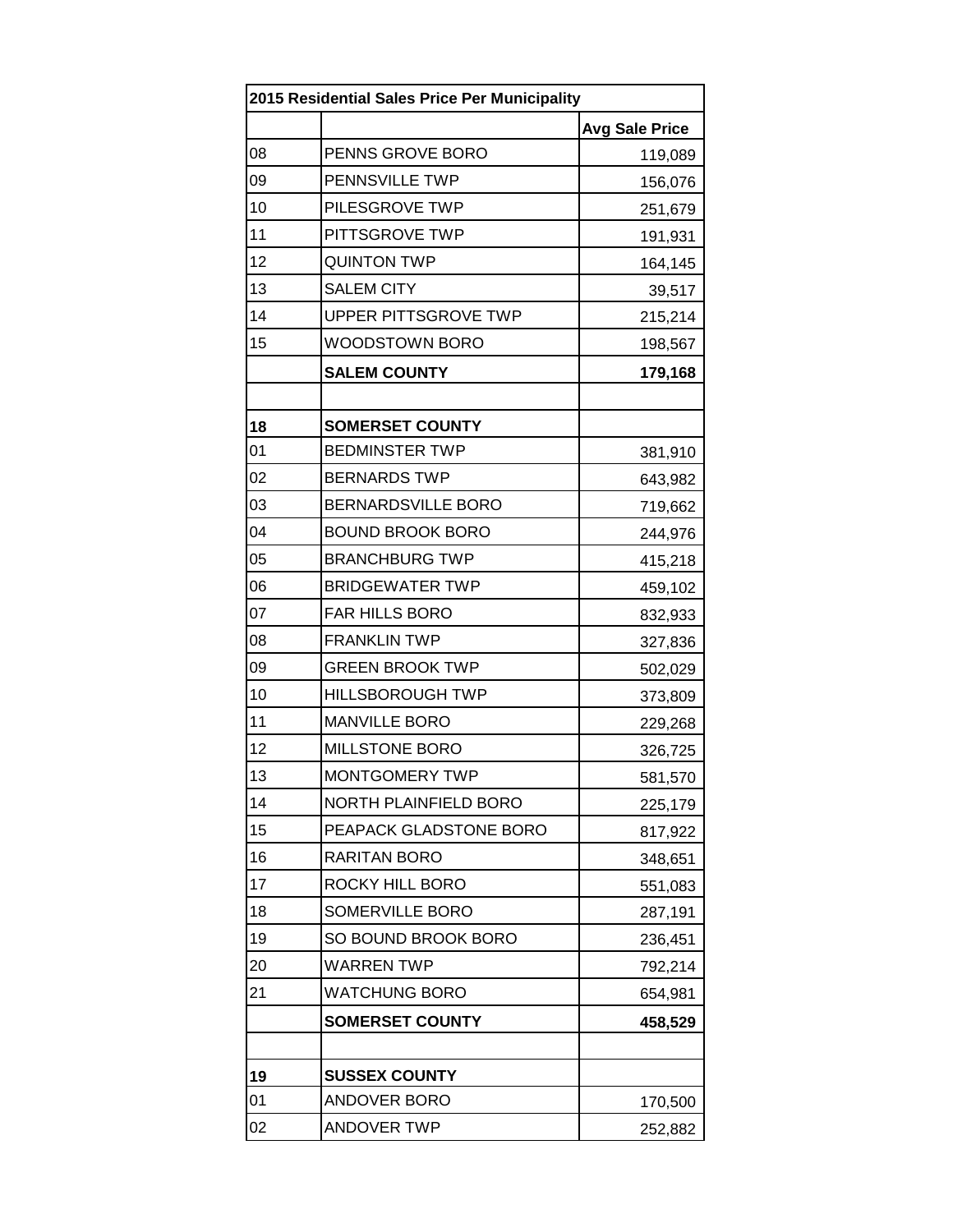| 2015 Residential Sales Price Per Municipality |                             |                       |
|-----------------------------------------------|-----------------------------|-----------------------|
|                                               |                             | <b>Avg Sale Price</b> |
| 03                                            | <b>BRANCHVILLE BORO</b>     | 291,750               |
| 04                                            | <b>BYRAM TWP</b>            | 280,446               |
| 05                                            | <b>FRANKFORD TWP</b>        | 294,701               |
| 06                                            | <b>FRANKLIN BORO</b>        | 156,019               |
| 07                                            | <b>FREDON TWP</b>           | 358,145               |
| 08                                            | <b>GREEN TWP</b>            | 357,563               |
| 09                                            | <b>HAMBURG BORO</b>         | 163,904               |
| 10                                            | <b>HAMPTON TWP</b>          | 236,366               |
| 11                                            | <b>HARDYSTON TWP</b>        | 260,587               |
| 12                                            | <b>HOPATCONG BORO</b>       | 271,876               |
| 13                                            | <b>LAFAYETTE TWP</b>        | 332,474               |
| 14                                            | <b>MONTAGUE TWP</b>         | 191,883               |
| 15                                            | <b>NEWTON TOWN</b>          | 202,677               |
| 16                                            | OGDENSBURG BORO             | 226,050               |
| 17                                            | <b>SANDYSTON TWP</b>        | 222,125               |
| 18                                            | <b>SPARTA TWP</b>           | 409,995               |
| 19                                            | <b>STANHOPE BORO</b>        | 209,952               |
| 20                                            | STILLWATER TWP              | 197,028               |
| 21                                            | <b>SUSSEX BORO</b>          | 214,295               |
| 22                                            | <b>VERNON TWP</b>           | 221,286               |
| 23                                            | <b>WALPACK TWP</b>          | 0                     |
| 24                                            | <b>WANTAGE TWP</b>          | 238,413               |
|                                               | <b>SUSSEX COUNTY</b>        | 275,096               |
|                                               |                             |                       |
| 20                                            | <b>UNION COUNTY</b>         |                       |
| 01                                            | <b>BERKELEY HEIGHTS TWP</b> | 564,901               |
| 02                                            | <b>CLARK TWP</b>            | 417,180               |
| 03                                            | <b>CRANFORD TWP</b>         | 444,439               |
| 04                                            | <b>ELIZABETH CITY</b>       | 230,809               |
| 05                                            | FANWOOD BORO                | 430,613               |
| 06                                            | GARWOOD BORO                | 366,114               |
| 07                                            | <b>HILLSIDE TWP</b>         | 227,112               |
| 08                                            | <b>KENILWORTH BORO</b>      | 314,505               |
| 09                                            | <b>LINDEN CITY</b>          | 245,054               |
| 10                                            | <b>MOUNTAINSIDE BORO</b>    | 631,557               |
| 11                                            | <b>NEW PROVIDENCE BORO</b>  | 601,323               |
| 12                                            | PLAINFIELD CITY             | 248,514               |